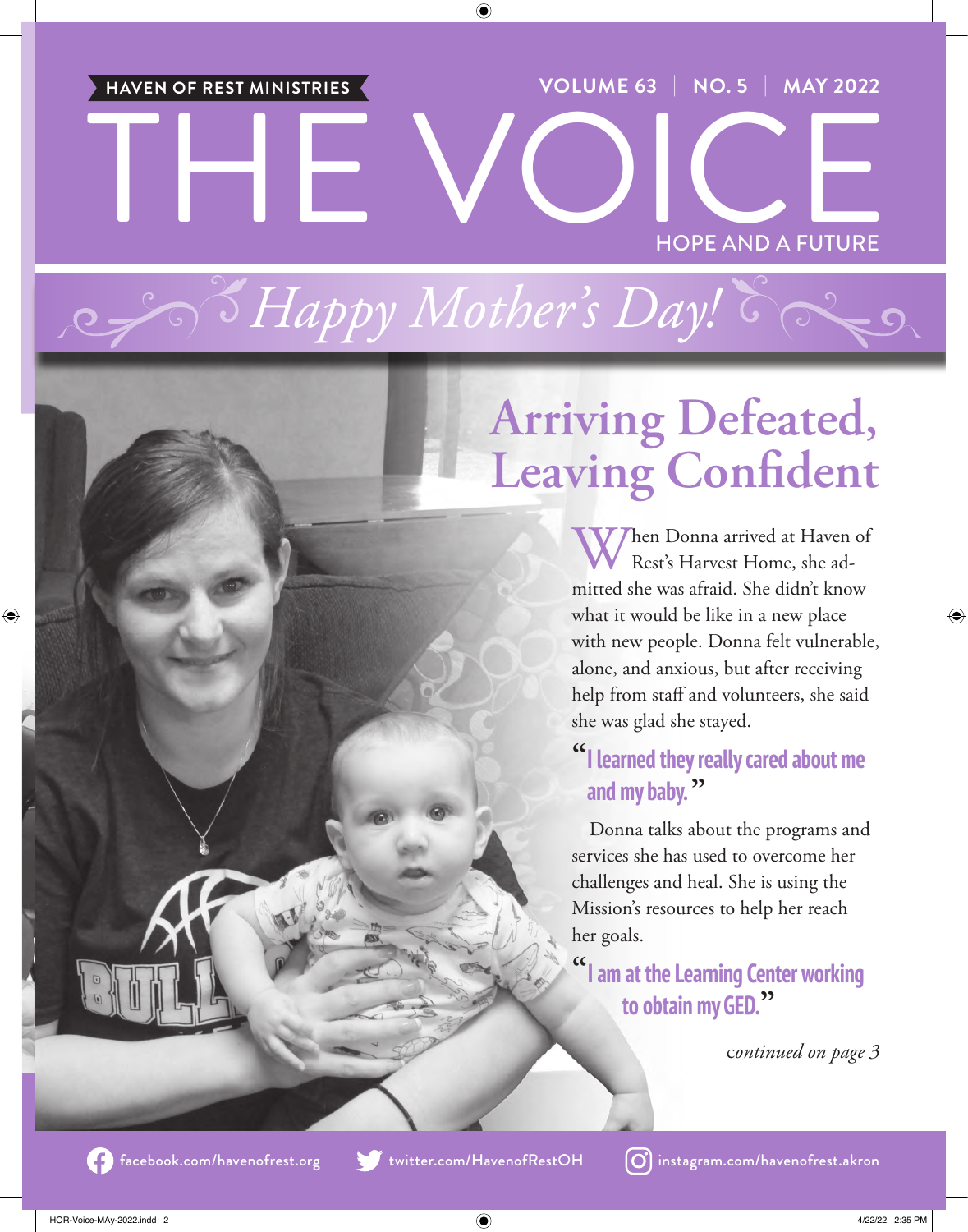

Rev. Jeff Kaiser, CEO

"May is the month to honor and remember moms, and we are grateful for the provision the Lord has made possible at the Mission for moms with their children. Many good testimonies have been shared over the years. In this issue, I trust you will enjoy reading Donna's story. Haven of Rest Ministries is open 24/7 for anyone in need. If you know of anyone who needs help, please call the Mission at 330-535-1563. Happy Mother's Day!"

**Women's Auxiliary** First Tuesday of each month All are welcome! 10 am - bargain shopping 12 pm - light luncheon 1 pm - special program



#### **MISSION RADIO BROADCASTS SUNDAY MORNINGS**

**7:30 AM**

**WNIR 100.1 FM WAKR 1590 AM** **WKVX 960 AM WKJA 91.9 FM**

**8:00 AM WHBC 1480 AM**

**Thanks for listening!**

# HOPE FEST IS BACK ON JUNE 29 AT GRACE PARK

Friends of the Mission are invited to enjoy various outdoor games and entertainment as well as a hearty lunch menu of hamburgers and hot dogs, chips, watermelon, and various refreshments and snacks. Other activities and giveaways will be available as well. This free, outdoor event is open to the public! Come anytime from 11 a.m. to 2 p.m. on Wednesday, June 29. For more information, call David John, Special Events Coordinator at 330-535-1563 or email him at djohn@havenofrest.org. Thank you to everyone who has sponsored this event!

# *Arriving Defeated, Leaving Confident*

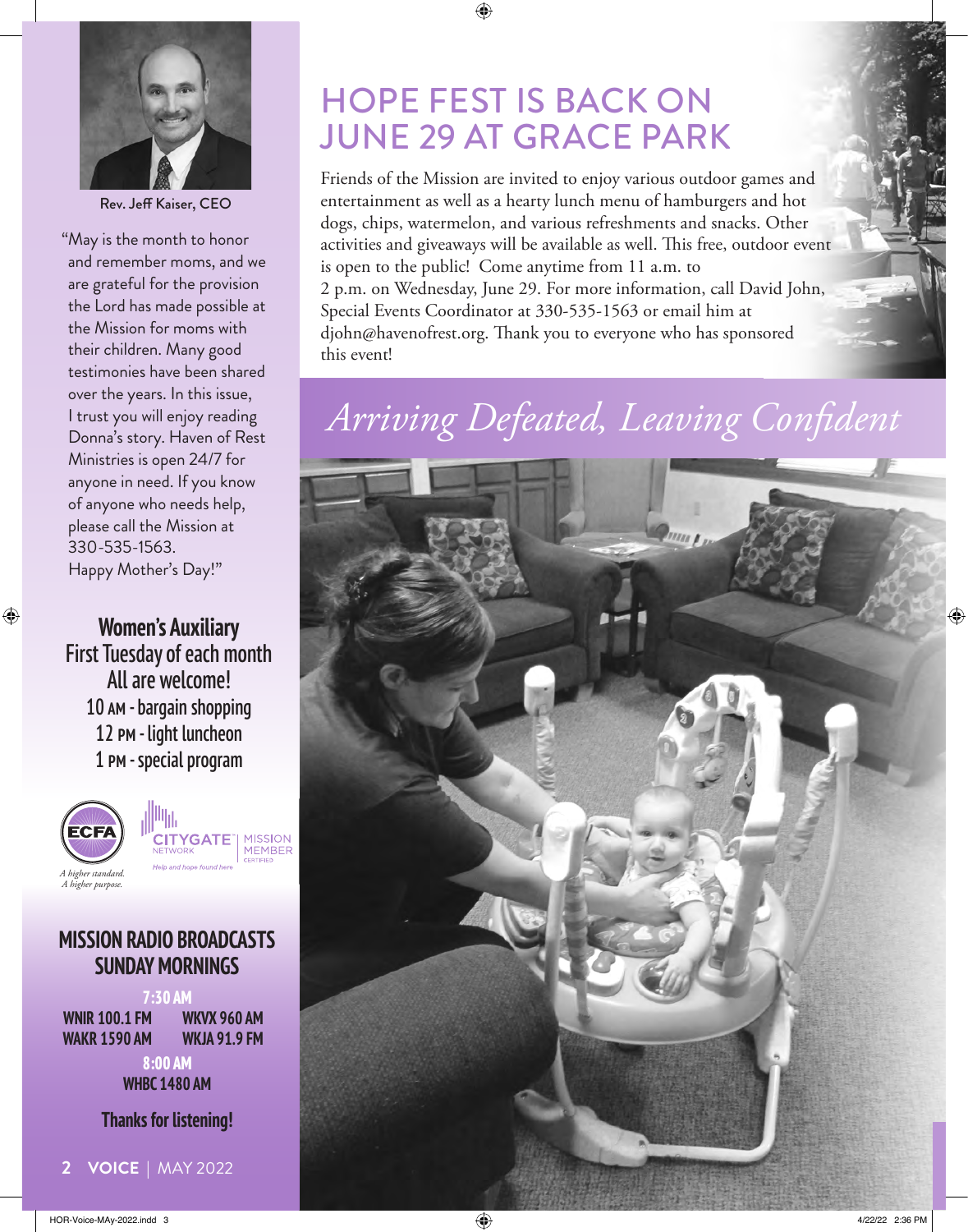

She is continuing to use the Learning Center and its resources to help her plans on finding a good job. Donna has also completed the Nutrition and Parenting classes at Harvest Home. She shares how she enjoyed the Bible Studies and Daily Devotions which helped her to grow as well.

Coming from a tumultuous background, Donna had to overcome many circumstances that caused her to feel defeated. Her mom kept going back to their alcoholic dad who beat her mom. When Donna turned 13 years old, her dad died from cirrhosis of the liver. She was led down a wrong path, became addicted to drugs, and did not finish high school. She found herself in and out of jail. During this time, she had several relationships and bore three children. Donna's youngest sister helped raise two of them and she gave her third child up for adoption.

After finding out she was pregnant with her 4th child, she began her sobriety journey at City Hospital. She also served a short time in jail. She was determined to go through rehab, and wrote the Judge a letter asking for help, which she was granted. When Donna's baby was delivered, she suffered

postpartum depression. Her baby, little James, was taken away from her for a month, but eventually she was able to regain custody. Not too long after that, she came to Harvest Home.

With delight, Donna talks about how she just moved into her apartment and was pleased with her surroundings. She says,

## **"I received all the furniture I needed in my apartment for my baby and myself. I have never had so many things given to me."**

Donna shares how she enjoyed going through the program at Harvest Home and that she would return if she felt like she needed to. With a beaming, confident countenance, she conveys she is currently 14 months sober and plans on finding a good job.

In praying for Donna, she asks that the Lord help her to remain sober, for the children's futures, mother's health, and growth in her Christian faith.

## **"I would say to someone who is struggling and just came to Harvest Home that you can do it! Just let go, and let God ."**

Looking to create or update your will for FREE? GiftWise offers our private, secure link at christianwill.org/haven/ Protect loved ones and pass on your values today!